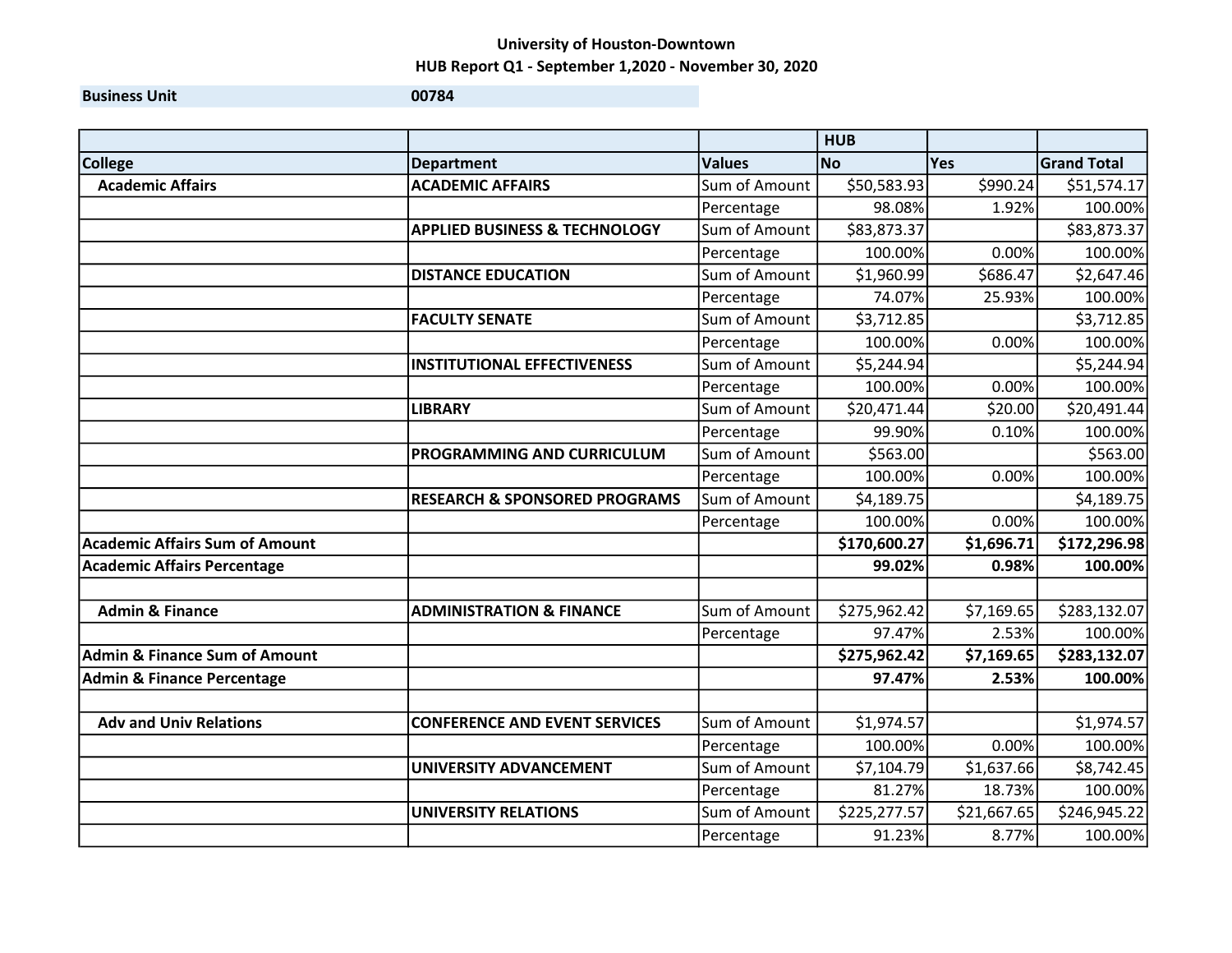| <b>Adv and Univ Relations Sum of Amount</b>        |                                            |               | \$234,356.93 | \$23,305.31 | \$257,662.24 |
|----------------------------------------------------|--------------------------------------------|---------------|--------------|-------------|--------------|
| <b>Adv and Univ Relations Percentage</b>           |                                            |               | 90.96%       | 9.04%       | 100.00%      |
|                                                    |                                            |               |              |             |              |
| <b>Budget Procur &amp; Contracts</b>               | <b>BUDGET PROCUR &amp; CONTRACTS</b>       | Sum of Amount | \$852.00     |             | \$852.00     |
|                                                    |                                            | Percentage    | 100.00%      | 0.00%       | 100.00%      |
| <b>Budget Procur &amp; Contracts Sum of Amount</b> |                                            |               | \$852.00     |             | \$852.00     |
| <b>Budget Procur &amp; Contracts Percentage</b>    |                                            |               | 100.00%      | 0.00%       | 100.00%      |
| <b>Business Affairs</b>                            | <b>BUSINESS AFFAIRS</b>                    | Sum of Amount | \$2,490.97   | \$434.22    | \$2,925.19   |
|                                                    |                                            | Percentage    | 85.16%       | 14.84%      | 100.00%      |
| <b>Business Affairs Sum of Amount</b>              |                                            |               | \$2,490.97   | \$434.22    | \$2,925.19   |
| <b>Business Affairs Percentage</b>                 |                                            |               | 85.16%       | 14.84%      | 100.00%      |
|                                                    |                                            |               |              |             |              |
| <b>CHSS</b>                                        | <b>ARTS &amp; COMMUNICATION</b>            | Sum of Amount | \$5,624.09   | \$149.69    | \$5,773.78   |
|                                                    |                                            | Percentage    | 97.41%       | 2.59%       | 100.00%      |
|                                                    | <b>COLLEGE OF HUMANITIES &amp; SOC SC</b>  | Sum of Amount | \$15,319.15  | \$766.78    | \$16,085.93  |
|                                                    |                                            | Percentage    | 95.23%       | 4.77%       | 100.00%      |
|                                                    | <b>ENGLISH</b>                             | Sum of Amount | \$1,968.94   | \$651.42    | \$2,620.36   |
|                                                    |                                            | Percentage    | 75.14%       | 24.86%      | 100.00%      |
|                                                    | <b>GALLERY</b>                             | Sum of Amount | \$1,945.82   |             | \$1,945.82   |
|                                                    |                                            | Percentage    | 100.00%      | 0.00%       | 100.00%      |
|                                                    | <b>HISTORY, HUMANITIES &amp; LANGUAGES</b> | Sum of Amount | \$625.89     | \$105.81    | \$731.70     |
|                                                    |                                            | Percentage    | 85.54%       | 14.46%      | 100.00%      |
|                                                    | <b>Humanities</b>                          | Sum of Amount | \$179.00     |             | \$179.00     |
|                                                    |                                            | Percentage    | 100.00%      | 0.00%       | 100.00%      |
|                                                    | <b>SOCIAL SCIENCES</b>                     | Sum of Amount | \$2,685.82   |             | \$2,685.82   |
|                                                    |                                            | Percentage    | 100.00%      | 0.00%       | 100.00%      |
| <b>CHSS Sum of Amount</b>                          |                                            |               | \$28,348.71  | \$1,673.70  | \$30,022.41  |
| <b>CHSS Percentage</b>                             |                                            |               | 94.43%       | 5.57%       | 100.00%      |
|                                                    |                                            |               |              |             |              |
| <b>CPS</b>                                         | <b>COLLEGE OF PUBLIC SERVICE</b>           | Sum of Amount | \$1,715.18   | \$351.72    | \$2,066.90   |
|                                                    |                                            | Percentage    | 82.98%       | 17.02%      | 100.00%      |
|                                                    | <b>CRIMINAL JUSTICE</b>                    | Sum of Amount | \$587.92     | \$241.11    | \$829.03     |
|                                                    |                                            | Percentage    | 70.92%       | 29.08%      | 100.00%      |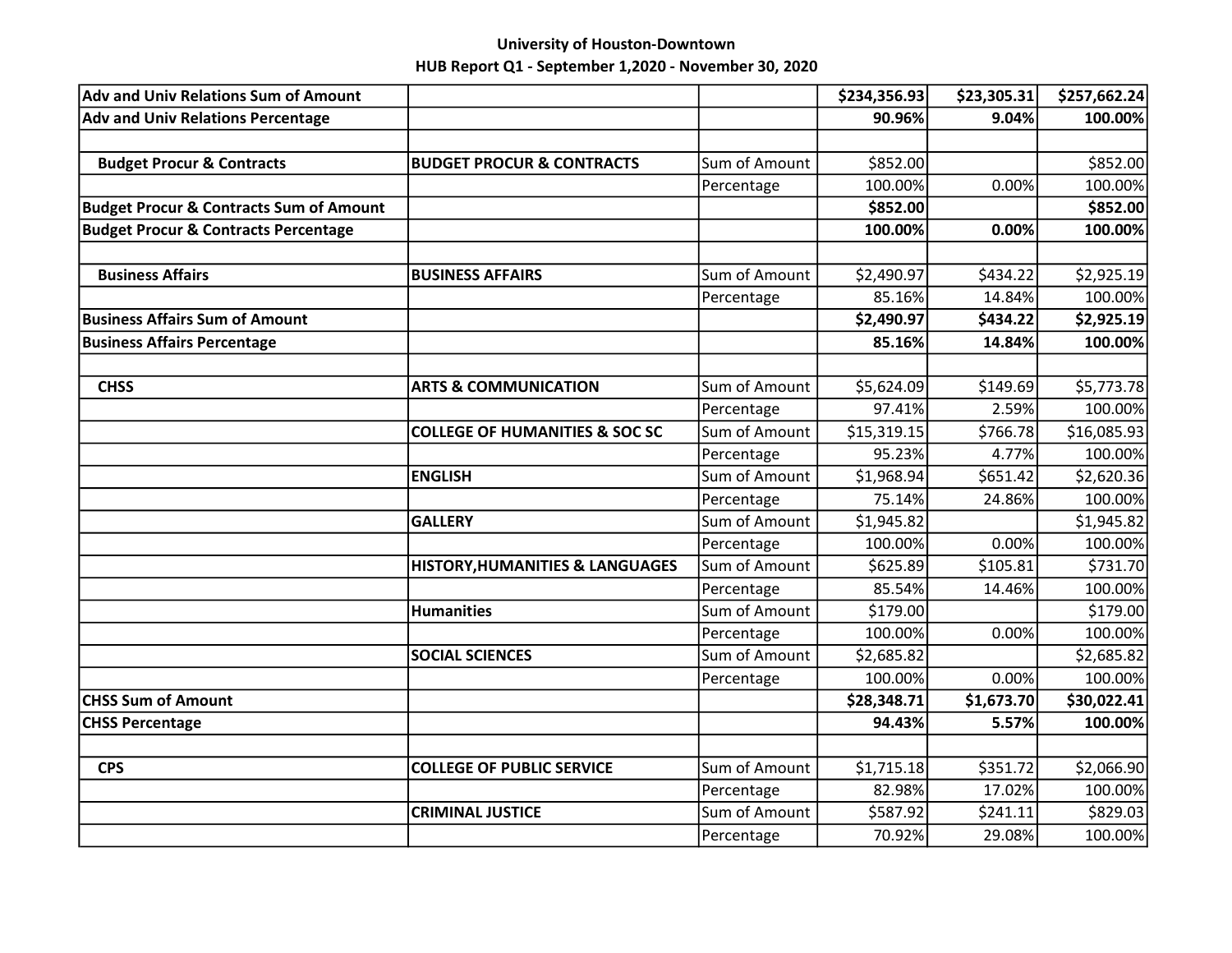| <b>CPS</b>                   | <b>CRIMINAL JUSTICE CENTER</b>            | Sum of Amount | \$39,075.68  | \$121.93    | \$39,197.61  |
|------------------------------|-------------------------------------------|---------------|--------------|-------------|--------------|
|                              |                                           | Percentage    | 99.69%       | 0.31%       | 100.00%      |
|                              | <b>SOCIAL WORK</b>                        | Sum of Amount | \$173.25     | 5217.43     | \$390.68     |
|                              |                                           | Percentage    | 44.35%       | 55.65%      | 100.00%      |
|                              | <b>URBAN EDUCATION</b>                    | Sum of Amount | \$18,122.39  | \$22.11     | \$18,144.50  |
|                              |                                           | Percentage    | 99.88%       | 0.12%       | 100.00%      |
| <b>CPS Sum of Amount</b>     |                                           |               | \$59,674.42  | \$954.30    | \$60,628.72  |
| <b>CPS Percentage</b>        |                                           |               | 98.43%       | 1.57%       | 100.00%      |
|                              |                                           |               |              |             |              |
| <b>CST</b>                   | <b>COLLEGE OF SCIENCE &amp; TECHNOLOG</b> | Sum of Amount | \$125,271.97 | \$14,270.16 | \$139,542.13 |
|                              |                                           | Percentage    | 89.77%       | 10.23%      | 100.00%      |
|                              | <b>COMP SCI &amp; ENG TECH</b>            | Sum of Amount | \$15,412.53  | \$605.31    | \$16,017.84  |
|                              |                                           | Percentage    | 96.22%       | 3.78%       | 100.00%      |
|                              | <b>MATHEMATICS AND STATISTICS</b>         | Sum of Amount | \$3,131.12   | \$195.70    | \$3,326.82   |
|                              |                                           | Percentage    | 94.12%       | 5.88%       | 100.00%      |
|                              | <b>NATURAL SCIENCES</b>                   | Sum of Amount | \$22,639.23  | \$2,155.10  | \$24,794.33  |
|                              |                                           | Percentage    | 91.31%       | 8.69%       | 100.00%      |
|                              | <b>SCHOLARS ACADEMY</b>                   | Sum of Amount | \$3,161.19   | \$5,954.00  | \$9,115.19   |
|                              |                                           | Percentage    | 34.68%       | 65.32%      | 100.00%      |
| <b>CST Sum of Amount</b>     |                                           |               | \$169,616.04 | \$23,180.27 | \$192,796.31 |
| <b>CST Percentage</b>        |                                           |               | 87.98%       | 12.02%      | 100.00%      |
|                              |                                           |               |              |             |              |
| <b>Enrollment Management</b> | <b>ENROLLMENT COMMUNICATIONS</b>          | Sum of Amount | \$230.16     |             | \$230.16     |
|                              |                                           | Percentage    | 100.00%      | 0.00%       | 100.00%      |
|                              | <b>ENROLLMENT MANAGEMENT</b>              | Sum of Amount | \$14,751.74  |             | \$14,751.74  |
|                              |                                           | Percentage    | 100.00%      | 0.00%       | 100.00%      |
|                              | <b>FINANCIAL AID</b>                      | Sum of Amount | \$599.50     | \$100.00    | \$699.50     |
|                              |                                           | Percentage    | 85.70%       | 14.30%      | 100.00%      |
|                              | <b>REGISTRAR</b>                          | Sum of Amount | \$8,707.92   | \$3,423.42  | \$12,131.34  |
|                              |                                           | Percentage    | 71.78%       | 28.22%      | 100.00%      |
|                              | <b>TESTING</b>                            | Sum of Amount | \$59.73      |             | \$59.73      |
|                              |                                           | Percentage    | 100.00%      | 0.00%       | 100.00%      |
|                              | <b>UNDERGRADUATE ADMISSIONS</b>           | Sum of Amount | \$7,298.78   | \$441.39    | \$7,740.17   |
|                              |                                           | Percentage    | 94.30%       | 5.70%       | 100.00%      |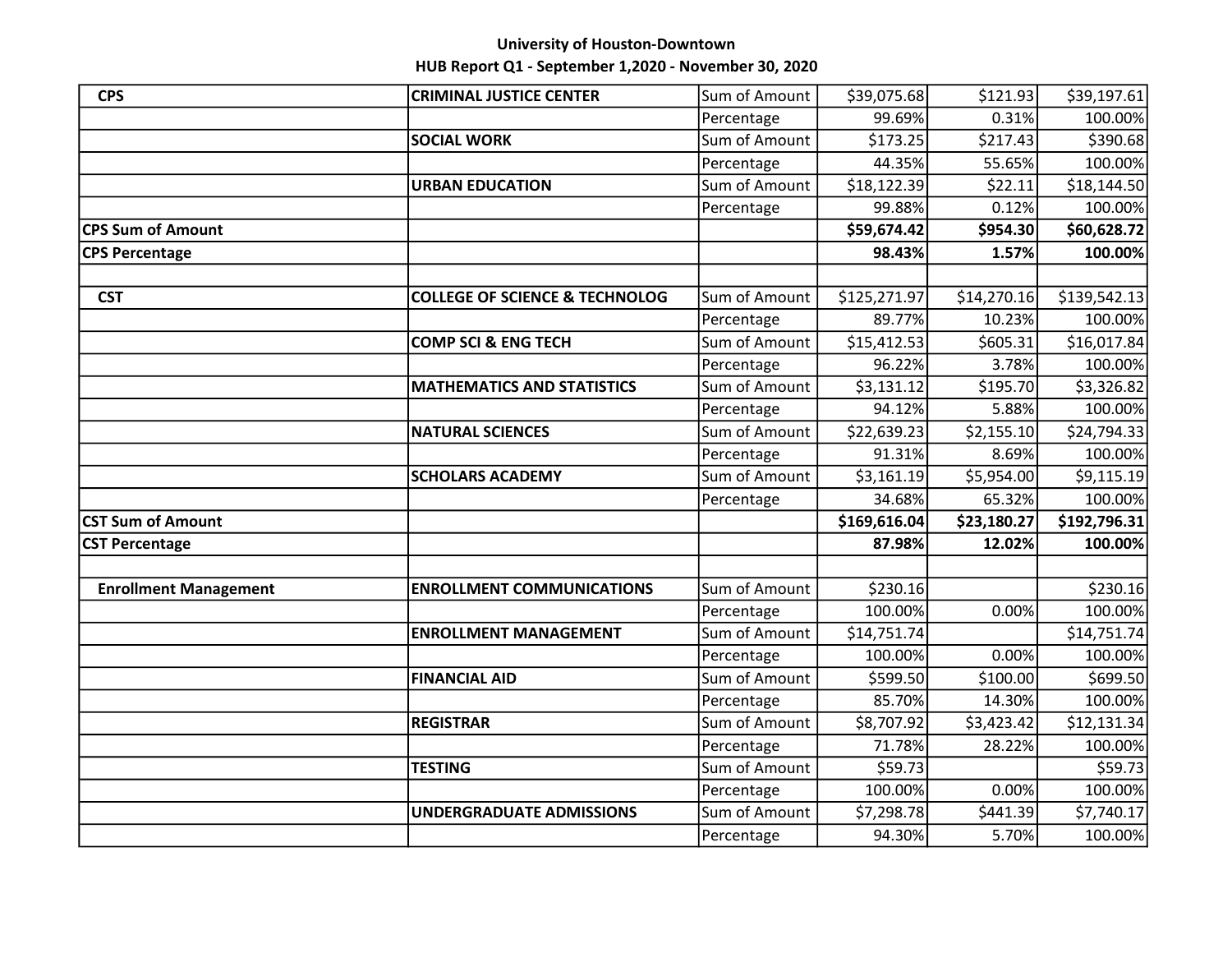| <b>Enrollment Management Sum of Amount</b> |                                         |               | \$31,647.83  | \$3,964.81   | \$35,612.64                     |
|--------------------------------------------|-----------------------------------------|---------------|--------------|--------------|---------------------------------|
| <b>Enrollment Management Percentage</b>    |                                         |               | 88.87%       | 11.13%       | 100.00%                         |
|                                            |                                         |               |              |              |                                 |
| <b>ESO</b>                                 | <b>EMPLOYMENT SVCS &amp; OPERATIONS</b> | Sum of Amount | \$3,989.27   | \$1,018.17   | \$5,007.44                      |
|                                            |                                         | Percentage    | 79.67%       | 20.33%       | 100.00%                         |
| <b>ESO Sum of Amount</b>                   |                                         |               | \$3,989.27   | \$1,018.17   | \$5,007.44                      |
| <b>ESO Percentage</b>                      |                                         |               | 79.67%       | 20.33%       | 100.00%                         |
| <b>Facilities Management</b>               | <b>FACILITIES MANAGEMENT</b>            | Sum of Amount | \$836,429.76 |              | \$552,467.83 \$1,388,897.59     |
|                                            |                                         | Percentage    | 60.22%       | 39.78%       | 100.00%                         |
| <b>Facilities Management Sum of Amount</b> |                                         |               | \$836,429.76 |              | \$552,467.83 \$1,388,897.59     |
| <b>Facilities Management Percentage</b>    |                                         |               | 60.22%       | 39.78%       | 100.00%                         |
|                                            |                                         |               |              |              |                                 |
| <b>Info Technology</b>                     | COMP / TELECOM & VIDEO NET              | Sum of Amount | \$143,766.52 | \$16,973.48  | \$160,740.00                    |
|                                            |                                         | Percentage    | 89.44%       | 10.56%       | 100.00%                         |
|                                            | <b>ENTERPRISE SYSTEMS</b>               | Sum of Amount | \$343,871.81 | \$114,461.21 | \$458,333.02                    |
|                                            |                                         | Percentage    | 75.03%       | 24.97%       | 100.00%                         |
|                                            | <b>INFORMATION TECHNOLOGY</b>           | Sum of Amount | \$36,022.96  | \$581,762.62 | \$617,785.58                    |
|                                            |                                         | Percentage    | 5.83%        | 94.17%       | 100.00%                         |
|                                            | <b>TECH LEARNING SERVICES</b>           | Sum of Amount | \$69,935.29  | \$2,329.69   | \$72,264.98                     |
|                                            |                                         | Percentage    | 96.78%       | 3.22%        | 100.00%                         |
|                                            | <b>TECH SERVICES</b>                    | Sum of Amount |              | \$187,243.46 | \$187,243.46                    |
|                                            |                                         | Percentage    | 0.00%        | 100.00%      | 100.00%                         |
|                                            | <b>USER SUPPORT SVCS</b>                | Sum of Amount | \$3,177.17   | \$198,545.54 | \$201,722.71                    |
|                                            |                                         | Percentage    | 1.58%        | 98.42%       | 100.00%                         |
| Info Technology Sum of Amount              |                                         |               | \$596,773.75 |              | $$1,101,316.00$$ \$1,698,089.75 |
| Info Technology Percentage                 |                                         |               | 35.14%       | 64.86%       | 100.00%                         |
| <b>MDCOB</b>                               | <b>ACCOUNTING &amp; INT'L BUSINESS</b>  | Sum of Amount | \$2,168.54   |              | \$2,168.54                      |
|                                            |                                         | Percentage    | 100.00%      | 0.00%        | 100.00%                         |
|                                            | <b>FINANCE &amp; MGMT INFO SYSTEMS</b>  | Sum of Amount | \$365.54     |              | \$365.54                        |
|                                            |                                         | Percentage    | 100.00%      | 0.00%        | 100.00%                         |
|                                            | <b>GEN BUS, MARKET &amp; SUPP CHAIN</b> | Sum of Amount | \$426.04     |              | \$426.04                        |
|                                            |                                         | Percentage    | 100.00%      | 0.00%        | 100.00%                         |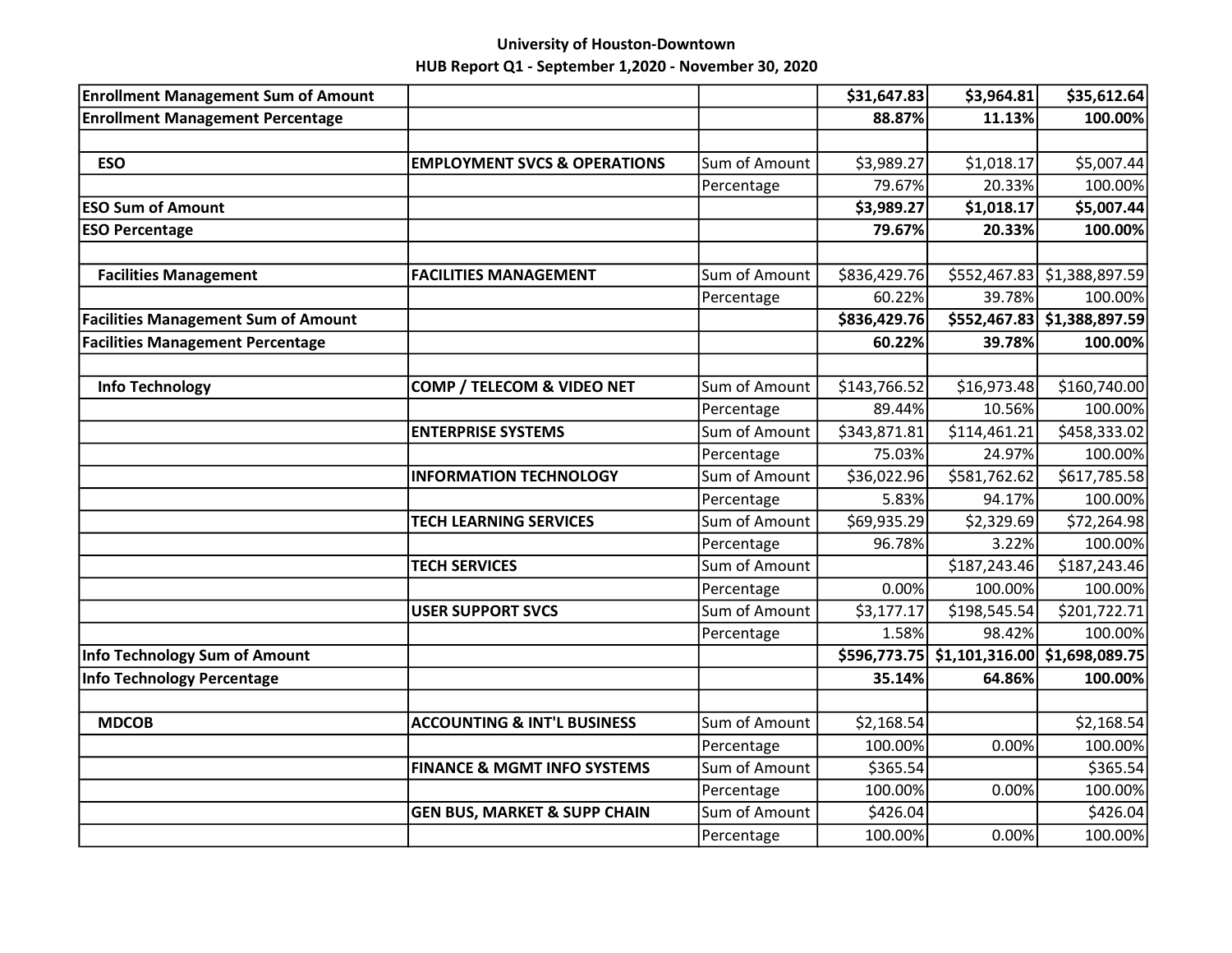| <b>MDCOB</b>                       | M DAVIES COLLEGE OF BUSINESS             | Sum of Amount | \$78,827.67  | \$489.41    | \$79,317.08  |
|------------------------------------|------------------------------------------|---------------|--------------|-------------|--------------|
|                                    |                                          | Percentage    | 99.38%       | 0.62%       | 100.00%      |
|                                    | <b>MGMT &amp; INSURANCE RISK MGMT</b>    | Sum of Amount | \$426.04     |             | \$426.04     |
|                                    |                                          | Percentage    | 100.00%      | 0.00%       | 100.00%      |
| MDCOB Sum of Amount                |                                          |               | \$82,213.83  | \$489.41    | \$82,703.24  |
| <b>MDCOB Percentage</b>            |                                          |               | 99.41%       | 0.59%       | 100.00%      |
|                                    |                                          |               |              |             |              |
| President                          | <b>CTR FOR DIVERSITY &amp; INCLUSION</b> | Sum of Amount | \$2,975.66   |             | \$2,975.66   |
|                                    |                                          | Percentage    | 100.00%      | 0.00%       | 100.00%      |
|                                    | <b>OFFICE OF THE PRESIDENT</b>           | Sum of Amount | \$4,569.14   | \$420.87    | \$4,990.01   |
|                                    |                                          | Percentage    | 91.57%       | 8.43%       | 100.00%      |
| <b>President Sum of Amount</b>     |                                          |               | \$7,544.80   | \$420.87    | \$7,965.67   |
| <b>President Percentage</b>        |                                          |               | 94.72%       | 5.28%       | 100.00%      |
|                                    |                                          |               |              |             |              |
| <b>Public Safety</b>               | <b>EMERGENCY MANAGEMENT</b>              | Sum of Amount | \$293.30     |             | \$293.30     |
|                                    |                                          | Percentage    | 100.00%      | 0.00%       | 100.00%      |
|                                    | <b>ENVIRONMENTAL HEALTH &amp; SAFETY</b> | Sum of Amount | \$8,137.78   | \$29,368.35 | \$37,506.13  |
|                                    |                                          | Percentage    | 21.70%       | 78.30%      | 100.00%      |
|                                    | <b>POLICE</b>                            | Sum of Amount | \$54,774.21  | \$20,243.87 | \$75,018.08  |
|                                    |                                          | Percentage    | 73.01%       | 26.99%      | 100.00%      |
| <b>Public Safety Sum of Amount</b> |                                          |               | \$63,205.29  | \$49,612.22 | \$112,817.51 |
| <b>Public Safety Percentage</b>    |                                          |               | 56.02%       | 43.98%      | 100.00%      |
|                                    |                                          |               |              |             |              |
| <b>Student Affairs</b>             | <b>CAREER SERVICES</b>                   | Sum of Amount | \$3,639.12   |             | \$3,639.12   |
|                                    |                                          | Percentage    | 100.00%      | 0.00%       | 100.00%      |
|                                    | <b>DISABILITY SERVICES</b>               | Sum of Amount | \$9,935.10   | \$25,002.77 | \$34,937.87  |
|                                    |                                          | Percentage    | 28.44%       | 71.56%      | 100.00%      |
|                                    | <b>SPORTS &amp; FITNESS</b>              | Sum of Amount | \$2,768.47   |             | \$2,768.47   |
|                                    |                                          | Percentage    | 100.00%      | 0.00%       | 100.00%      |
|                                    | <b>STUD HEALTH SERVICES</b>              | Sum of Amount | \$287,791.00 | \$406.12    | \$288,197.12 |
|                                    |                                          | Percentage    | 99.86%       | 0.14%       | 100.00%      |
|                                    | <b>STUDENT ACTIVITIES</b>                | Sum of Amount | \$28,925.76  |             | \$28,925.76  |
|                                    |                                          | Percentage    | 100.00%      | 0.00%       | 100.00%      |
|                                    | <b>STUDENT AFFAIRS</b>                   | Sum of Amount | \$10,619.61  | \$25,253.71 | \$35,873.32  |